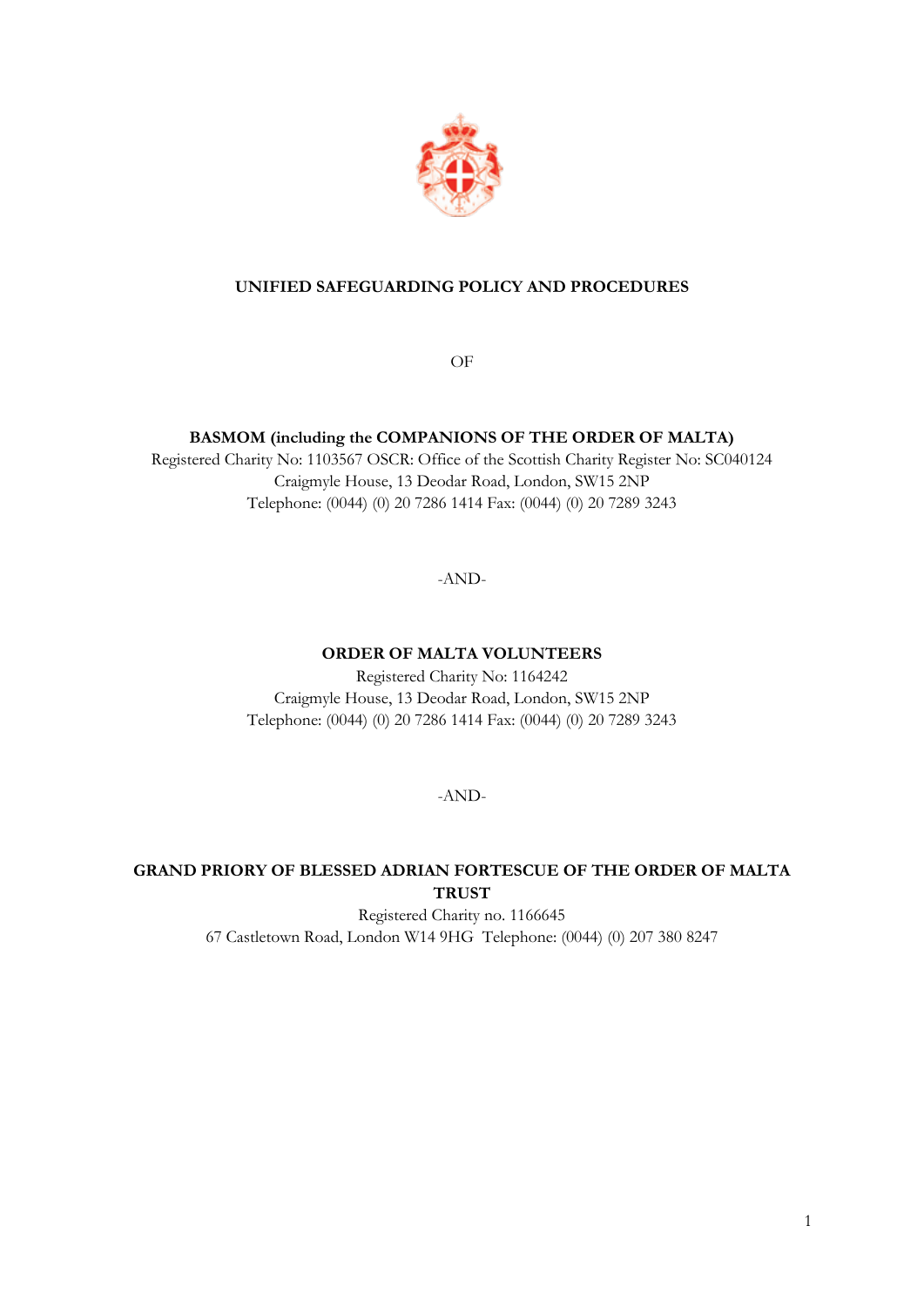# **1. INTRODUCTION**

1.1 This Unified Safeguarding Policy is applicable to, and governs the activities and conduct of, each of the following organisations (referred to hereinafter separately and collectively as the Order), and of all persons when they volunteer or otherwise work on behalf of the Order:

1.1.1 British Association of the Sovereign Military Order of Malta (BASMOM) an incorporated charity registered under the name BASMOM and number 1103567, and its committees. BASMOM is responsible for the hospitaller activities in England, Scotland & Wales of the Sovereign Military Order of Malta, a lay religious order, including, for example, pilgrimages to Lourdes and Walsingham, care of the elderly, supporting the homeless, organising soup kitchens, contributing to international hospitaller initiatives, and so forth.

1.1.2 The Companions of the Order of Malta (the CoM) constituted as part of BASMOM and supported by subscriber members known as Companions. The CoM is dedicated to delivering hospitaller work of BASMOM through the voluntary work of Companions and those who volunteer to work with it. The main aims of the CoM are the care of the marginalised and homeless, the poor and the elderly, as well as supporting BASMOM pilgrimages and religious services.

1.1.3 The Order of Malta Volunteers (the OMV), an incorporated charity under the name OMV and number 1164242. The OMV is an organisation of young people who dedicate some of their time to helping disabled people and people with terminal illnesses. The OMV aims to help its volunteers (generally young people between 17 and 29) put Christian charity into action. The OMV also aims to ease the pain and hurt of people living with illness or those suffering from social exclusion by inviting them to take part as guests on OMV activities.

1.1.4 The Grand Priory of Blessed Adrian Fortescue of the Order of Malta Trust (the Grand Priory), a registered charity under no.1166645, which has as its objects the advancement of the Roman Catholic Religion, of any hospitaller works of the Order, and the relief of poverty.

1.2 All the organisations named above work closely together and share the same Roman Catholic beliefs and mission to practise their faith and to practise charity.

# **2. SAFEGUARDING POLICY STATEMENT**

2.1 The Order believes unreservedly in the personal dignity, fundamental freedoms and rights of all human beings. Its various Trustees take seriously their special responsibility to protect and safeguard children, young people and vulnerable adults. They will do all in their power both to provide a safe and caring environment for all those in their care and with whom they work and to prevent abuse of any kind (see the definitions below).

2.2. Although no safeguarding procedures can eliminate safeguarding risks completely, when properly applied these procedures should ensure that all users are safeguarded as far as they can be. Appropriate preparation in terms of safeguarding and risk management is absolutely vital; but the real value is in their proper application during the activities in question and across our activities as a whole. No failsafe procedure can protect against every eventuality; but all members and volunteers must do their utmost to apply these procedures to safeguard our people as far as possible.

2.3 The Order seeks to familiarise itself and keeps itself up-to-date with relevant legislation. Its procedures are designed to ensure that any act or omission which is found to breach its Safeguarding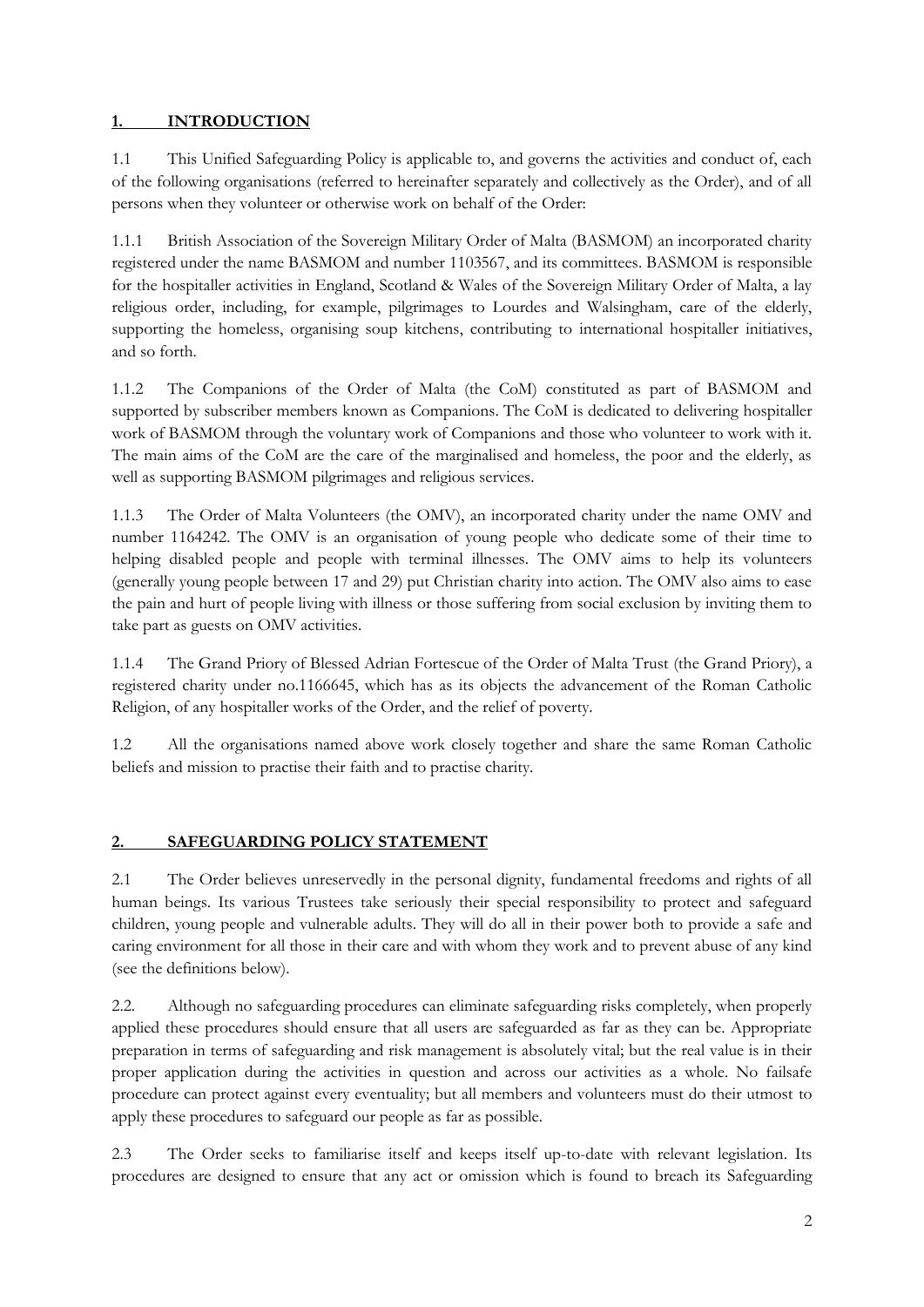Policy (as set out herein) is properly and expeditiously investigated and dealt with. The Order will consider whether each and any such act or omission is such that it is required to be reported to the relevant statutory authorities; if it is considered to be required to be reported, the Order will report it in timely fashion and in compliance with relevant legislation. The Order will where necessary co-operate with all relevant statutory authorities and agencies to help ensure that any such instances are properly and expeditiously investigated and dealt with.

# **3. AIMS OF THIS SAFEGUARDING POLICY**

3.1. The primary aim of this policy (and all policies and procedures contained herein) is to prevent abuse (see the definitions below) by providing a safe environment for all children, young people and vulnerable adults who come into contact with the Order.

3.2 The policy outlines the duties and responsibilities of the Order including all members, volunteers, trustees, employees or contractors working on behalf of the Order in relation to safeguarding of children, young people and vulnerable adults.

3.3 The policy seeks to ensure that the Order undertakes its responsibilities with regard to the safeguarding of children, young people and vulnerable adults and responds to any concerns appropriately.

3.4 The policy establishes a framework to support all persons who volunteer or otherwise work on behalf of the Order in their practices and clarifies the Order's expectations in respect of safeguarding in order to give confidence to volunteers and those working on behalf of the Order, and to allow healthy and supportive relationships to flourish without fear.

3.5 The Order will seek to achieve these aims in particular by the following measures:

3.5.1 The careful selection of suitable members, trustees, volunteers, employees and contractors and any other persons who work on behalf of the Order.

3.5.2 Raising awareness of safeguarding amongst members, trustees, volunteers, employees and contractors and any other persons who work on behalf of the Order.

3.5.3 Providing information which enables members, trustees, volunteers, employees and contractors and any other persons who work on behalf of the Order to recognise signs of possible abuse and the need for additional support/services and to respond appropriately to these issues.

3.5.4 Describing the procedures to be followed when a member, trustee, volunteer, employee or contractor or any other person who works on behalf of the Order becomes aware that a child, young person or vulnerable adult may be experiencing abuse or is in need of additional support/services.

3.5.5 Providing members, trustees, volunteers, employees and contractors and any other persons who work on behalf of the Order with appropriate guidance, to reduce risks by providing safe practice guidelines.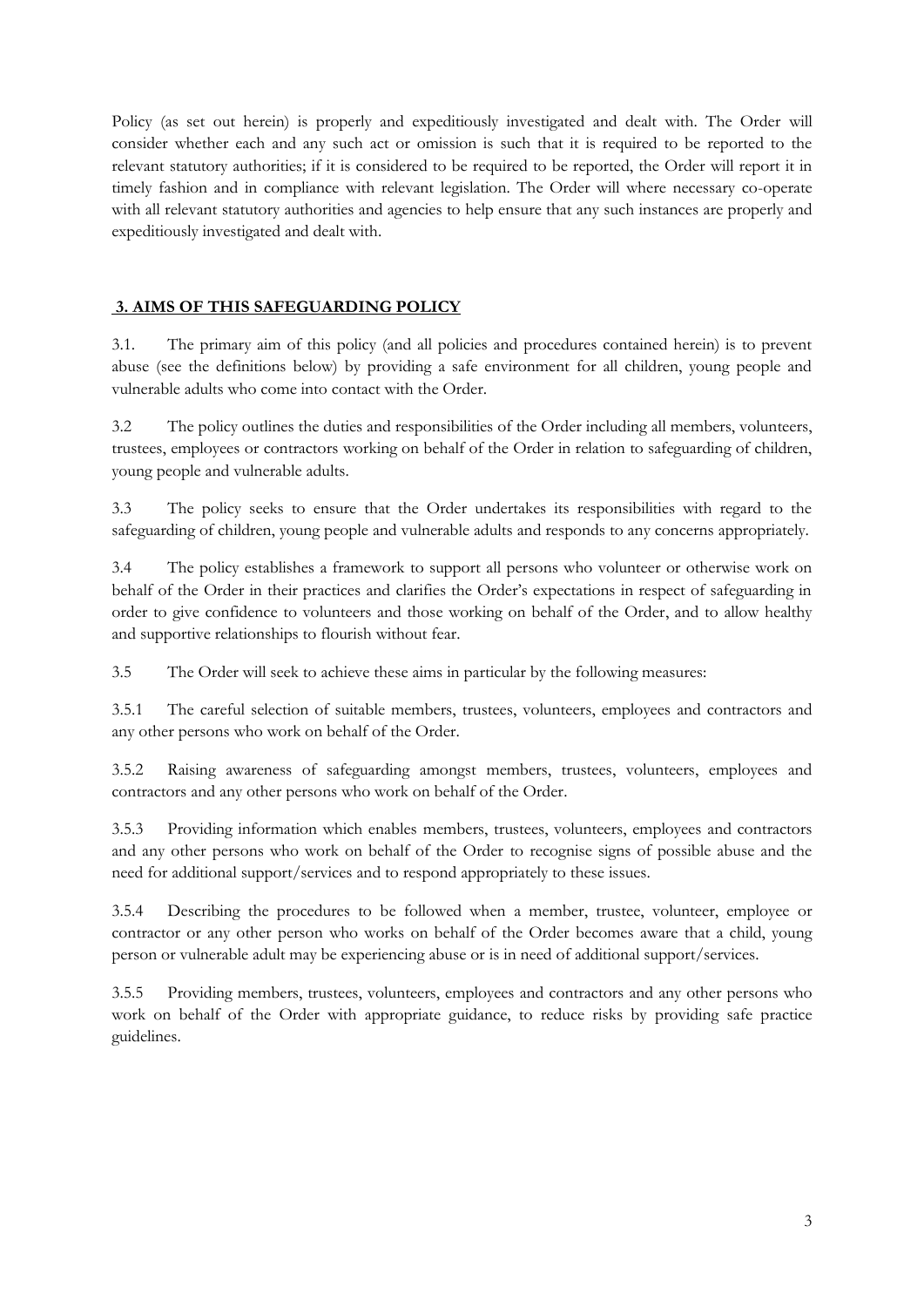### **4. COMPLIANCE WITH SAFEGUARDING LEGISLATION AND BEST PRACTICE**

4.1 The policies and procedures herein have been developed to comply with applicable UK legislation and with best practice as contained in Westminster Archdiocese's safeguarding protocols and the "best practice" "Guidance for arranging pilgrimages involving children, young people and adults at risk" issued jointly by the Catholic Safeguarding Advisory Service and the National Catholic Safeguarding Commission, and are intended to be fully consistent therewith. The Order considers that the protocols and guidance referred to above are also consistent with the Safeguarding Standards set out in the "In God's Image" policy document published by the Bishops' Conference of Scotland.

4.2 If and in so far as there is any conflict between applicable legislation and the policies and procedures stated herein, the former necessarily take precedence over the latter. For the avoidance of doubt, however, the signatories hereto are not aware of any such conflict as at the date of signature.

### **5 EQUALITY AND DIVERSITY**

5.1 No one volunteering or otherwise working on behalf of the Order will be treated less favourably on the grounds of their skin colour, race, nationality, ethnic or national origin, gender, religious faith, disability, sexual orientation or socio-economic group.

5.2 All those persons volunteering or otherwise working on behalf of the Order are, however, expected to respect the beliefs and practice of the Roman Catholic faith and the traditions of the Order.

#### **6 SCOPE OF THIS DOCUMENT**

6.1 The policies and procedures contained herein apply to all Order activities, regardless of location, and are therefore applicable to Order activities taking place in the UK and overseas.

6.2 For the avoidance of doubt these policies and procedures apply to members, trustees, volunteers, contractors and staff who may not necessarily be involved in service delivery directly.

#### **7. STATEMENT OF INTENT**

7.1 The Order is committed to safeguarding and promoting the welfare of children, young people and vulnerable adults. It expects all persons volunteering or otherwise working on its behalf to share this commitment.

7.2 The Order has and accepts a duty of care to maintain the safety of all children, young people and vulnerable adults within the organisation and with whom any persons volunteering or otherwise working on its behalf come into contact when engaged in any activity of the Order.

7.3 This document should act as a guide for all persons volunteering or otherwise working on behalf of the Order including members of BASMOM, Companions, Grand Priory and members of the OMV.

7.4 The Order recognises the additional vulnerability of those children, young people or vulnerable adults for whom a pilgrimage or other trip with the Order may be their first journey away from home or family.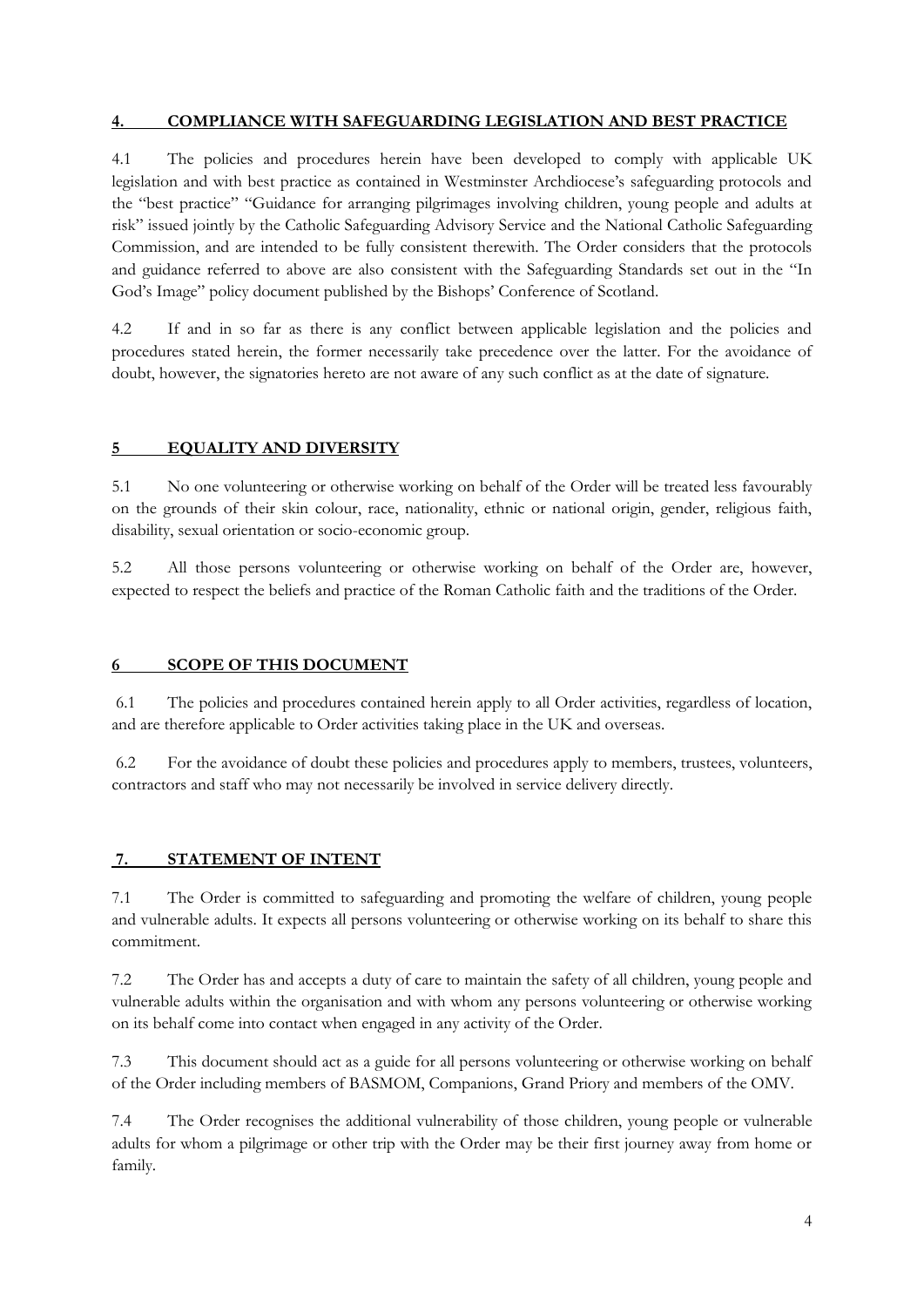7.5 The Order will collectively manage risks and reduce the possibility of abuse of any kind by:

- having robust and safe procedures for the selection of members and volunteers and all those who work on behalf of the Order;

- implementing safe working practices;

- providing induction and on-going training for all volunteers and staff;

- providing up to date safeguarding policies and procedures that reflect current safeguarding legislation and guidance in respect of safeguarding children, young people and vulnerable adults;

- keeping and reviewing records in order to develop and maintain best practice; and

- developing and maintaining a culture of risk awareness and management.

7.6 In particular the Order will implement this policy by means of the following specific measures:

7.6.1 **Induction and Training -** in particular for the Order's Lourdes/Lebanese pilgrimages, every first-time volunteer must attend an induction day which includes a section that is specifically tailored to first-time helpers. It must also include an accredited first aid course. An alternative for helpers unable to attend this "in house" course is an independent accredited first aid course. Volunteers will be required to renew their training at least every three years.

7.6.2 **Safeguarding -** a safeguarding briefing will as a minimum be provided in respect of every activity where provision of personal care is involved (as on our pilgrimages). As a minimum this training will take volunteers through the contents of this document. Each volunteer will be required to sign a form confirming that they fully understand and accept the contents of this document and that they intend to abide by it.

7.6.3 **DBS Disclosure and Barring Service ("DBS") and Protecting Vulnerable Groups ("PVG") -** the DBS is a government body which facilitates records checks by police, etc, for organisations such as the Order to ascertain whether an applicant may be unsuitable to work with children, young people or vulnerable adults: PVG is the scheme run by Disclosure Scotland, an executive agency of the Scottish government, which has aims and processes similar to those of the DBS. The Order has appointed a DBS co-ordinator to process and monitor applications and status, and who reports to and is under the supervision of the Hospitaller, who is responsible for ensuring that the Order's policy in this area is operated in line with the law. In summary, in line with current DBS requirements, the Order requires all UK-resident staff and persons working, or applying to work, as volunteers under its control to undergo the DBS vetting process, at the "Enhanced" level where their activities would include "Regulated" activities in terms of the DBS legislation, save for occasional volunteers on any activity of limited duration such as a soup run for the homeless or tea party for the elderly or similar, which will be led in any event by DBS vetted personnel, including a nominated safeguarding officer as below. Non-UK residents are required by us to undergo similar police checks in their jurisdiction of residence. In relation to activities of the Order in Scotland, Scottish residents would be required to undergo similar vetting in accordance with the PVG scheme.

7.6.4 **Safeguarding Officers -** each constituent part of the Order including but not limited to BASMOM, the Companions, Grand Priory and the OMV will have its own appointed Safeguarding Officer (SO). In addition, in the absence of the SO there will be a person nominated as the **Safeguarding Activity Lead (SAL)** for the protection of children, young persons and vulnerable adults on each Order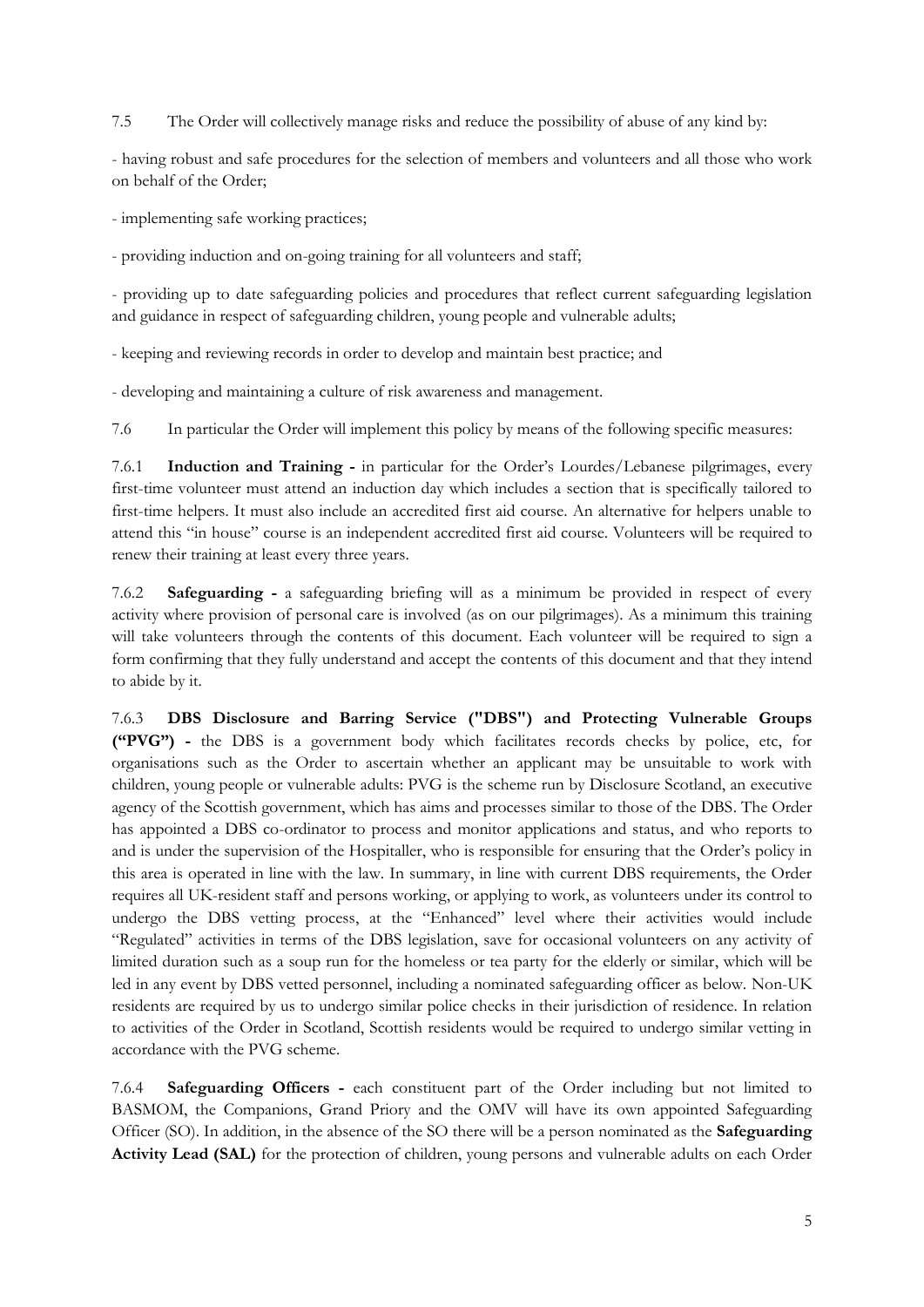activity where such persons are present. The SO's contact details, or the SAL's contact details as the case may be, will be given at the time to all participants.

# **8. DEFINITIONS**

8.1 Safeguarding is about the embedding of practices throughout the Order to ensure the protection of children, young persons and vulnerable adults wherever possible, all as further detailed and defined below.

8.2 In relation to children and young persons, safeguarding means (i) ensuring they are safe and free from neglect, maltreatment or abuse of any kind, including from witnessing such neglect, maltreatment or abuse, and (ii) preventing impairment of their health, wellbeing or development.

8.3 In relation to vulnerable adults, safeguarding means (i) preventing abuse or neglect wherever possible (ii) preventing harm and reducing the risk of abuse or neglect to adults who have care and support needs (iii) promoting an approach that concentrates on improving life for the adults concerned (iv) addressing what has caused the abuse or neglect and (v) providing information and support in readily accessible ways to help adults at risk to make safe choices and stay safe.

8.4 Abuse almost always involves exploitation and manipulation by someone in a position of authority; and it can be caused by those inflicting harm or those who fail to prevent harm from occurring. Abuse is not restricted to any socio-economic group, gender or culture. It can take a number of forms, including but not limited to the following:

8.4.1 **Physical abuse**: physical abuse may involve hitting, shaking, throwing, poisoning, burning or scalding, drowning, suffocating or otherwise causing physical harm. Physical harm may also be caused when a parent or carer fabricates the symptoms of or deliberately induces illness to a child/ or adult at risk.

8.4.2 **Sexual abuse**: sexual abuse involves forcing a child or adult to take part in sexual activities, not necessarily involving violence, whether or not that person or child is aware of what is happening. The activities may involve physical contact, including assault by penetration (e.g. rape or oral sex) or nonpenetrative acts such as masturbation, kissing, rubbing and touching outside of clothing. Sexual abuse may also involve non-contact activities, for example involving children or adults at risk in the production of, or watching of sexual images, watching sexual activities or encouraging children to behave sexually (grooming) in preparation for abuse (including via the internet). These acts can be committed by both males and females as well as by other children or adults at risk.

8.4.3 **Emotional abuse**: emotional abuse is the persistent emotional maltreatment of children, young persons or adults at risk so as to cause severe and persistent adverse effects on their emotional development and wellbeing. It may involve conveying that they are worthless, unloved, inadequate or only valued in so far as they meet the needs of another person. It may include not giving the child, young person or adult at risk the opportunity to express their views, deliberately silencing them or making fun of what they say or how they communicate. It may involve seeing or hearing the ill treatment of another and doing nothing about it. It may involve serious bullying (including cyber bullying) causing children, young persons or adults at risk frequently to feel frightened or in danger, exploited or open to corruption. It may feature age or developmentally inappropriate expectations being imposed, as well as over-protection and limitation of exploration and learning, or preventing participation in normal social interaction.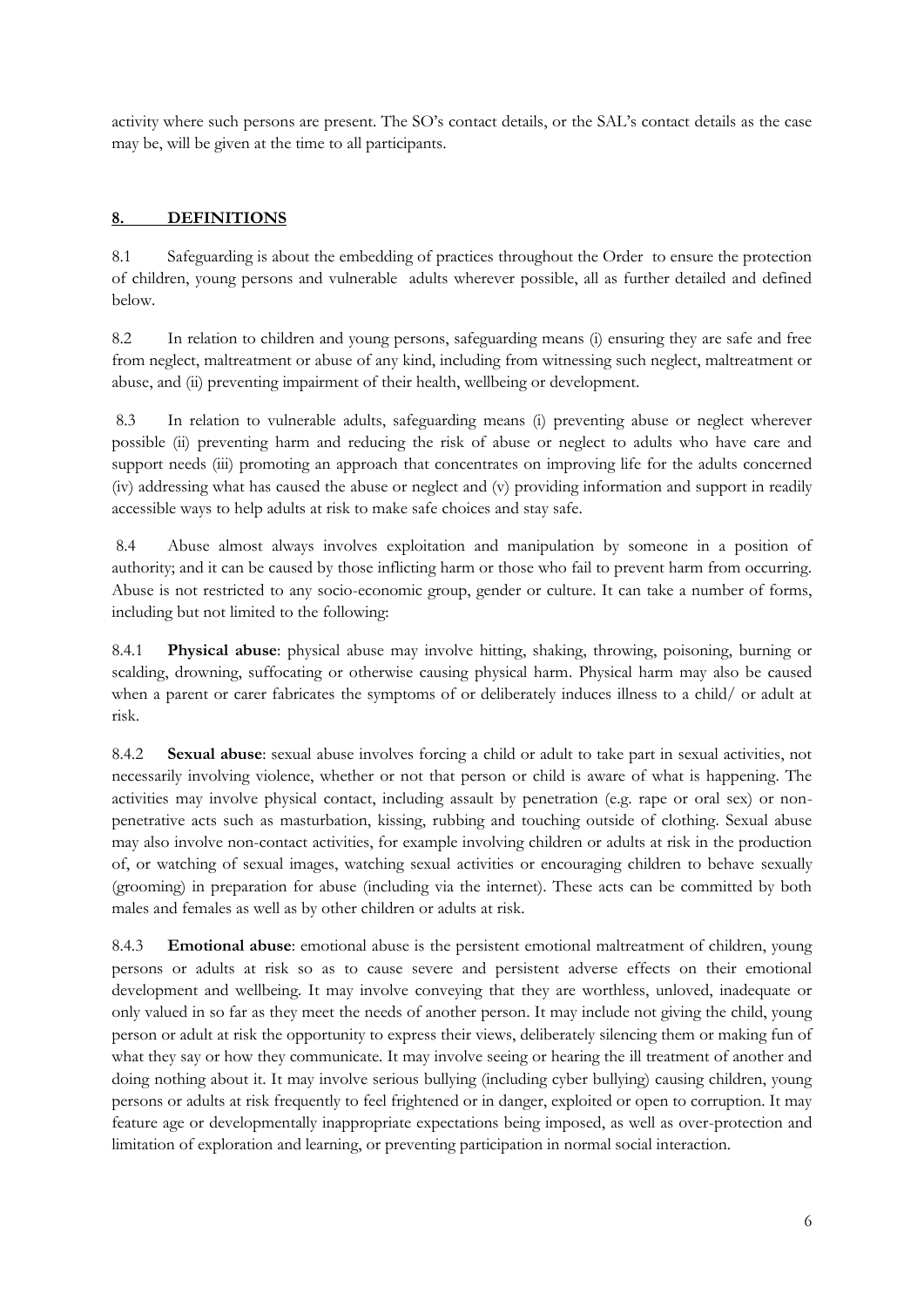8.4.4 **Neglect**: neglect is the persistent failure to meet a child or adult at risk's basic physical and/or psychological needs in a way that is likely to result in a serious impairment of their health or development.

8.4.5 **Domestic abuse**: domestic abuse is any incident or pattern of incidents of controlling, coercive or threatening behaviour, violence, or conduct by someone who is or has been an intimate partner or family member regardless of gender or sexuality. It includes: psychological, physical, sexual, financial or emotional abuse; so-called 'honour' based violence; Female Genital Mutilation; and forced marriage.

8.4.6 **Discriminatory abuse**: discriminatory abuse comprises harassment, insults or similar actions related to race, religion, gender, gender identity, age, disability, or sexual orientation.

8.4.7 **Financial (or material) abuse**: financial abuse ranges from failure to access benefits through inadvertent mismanagement and opportunistic exploitation of a person at risk to deliberate and targeted abuse for personal gain, often accompanied by threats or intimidation. It can take a number of forms including theft, misappropriation of money or property, or misuse of assets.

8.5 Definition of a Child: a child is any person under the age of 18 (as defined in the UN Convention on the Rights of a Child). A young person is also a child.

8.6 Definition of a Vulnerable Adult: a vulnerable adult (or adult at risk of harm or adult at risk) is a person who is 18 or more years old, and who: has a dependency on others, or a requirement for assistance from others in the performance of basic physical functions or who is in need of community care services by reason of mental or other disability, age or illness; or who has a severe impairment in their ability to communicate with others or has an impairment in their ability to protect themselves from assault, abuse, neglect, harm or exploitation. This may include a person who is elderly and frail, is a substance abuser, is homeless or is isolated with minimal interaction with friends and family. Further details may be found in the Safeguarding Vulnerable Groups Act 2006.

# **9. ROLES AND RESPONSIBILITIES**

9.1 **ALL** members, volunteers, trustees, employees or contractors working on behalf of the Order have the following responsibilities:

- to follow the guidance laid out in this policy and related policies; and

- to pass on any safeguarding concerns using the required procedures,

and the Order expects all its members, volunteers, trustees, employees or contractors to establish good practice by being excellent role models, contributing to discussions about safeguarding and positively involving people in developing safe practices, as appropriate.

9.2 In addition, certain persons in the Order have specific additional safeguarding responsibilities as a result of agreement that BASMOM will take the lead in relation to safeguarding in Great Britain:

9.2.1 The **BASMOM Trustees** have responsibilities to ensure that:

- a unified safeguarding policy for the entire Order is in place and is appropriate;

- sufficient overall resources (time, money and personnel) are in place to deliver an effective safeguarding policy;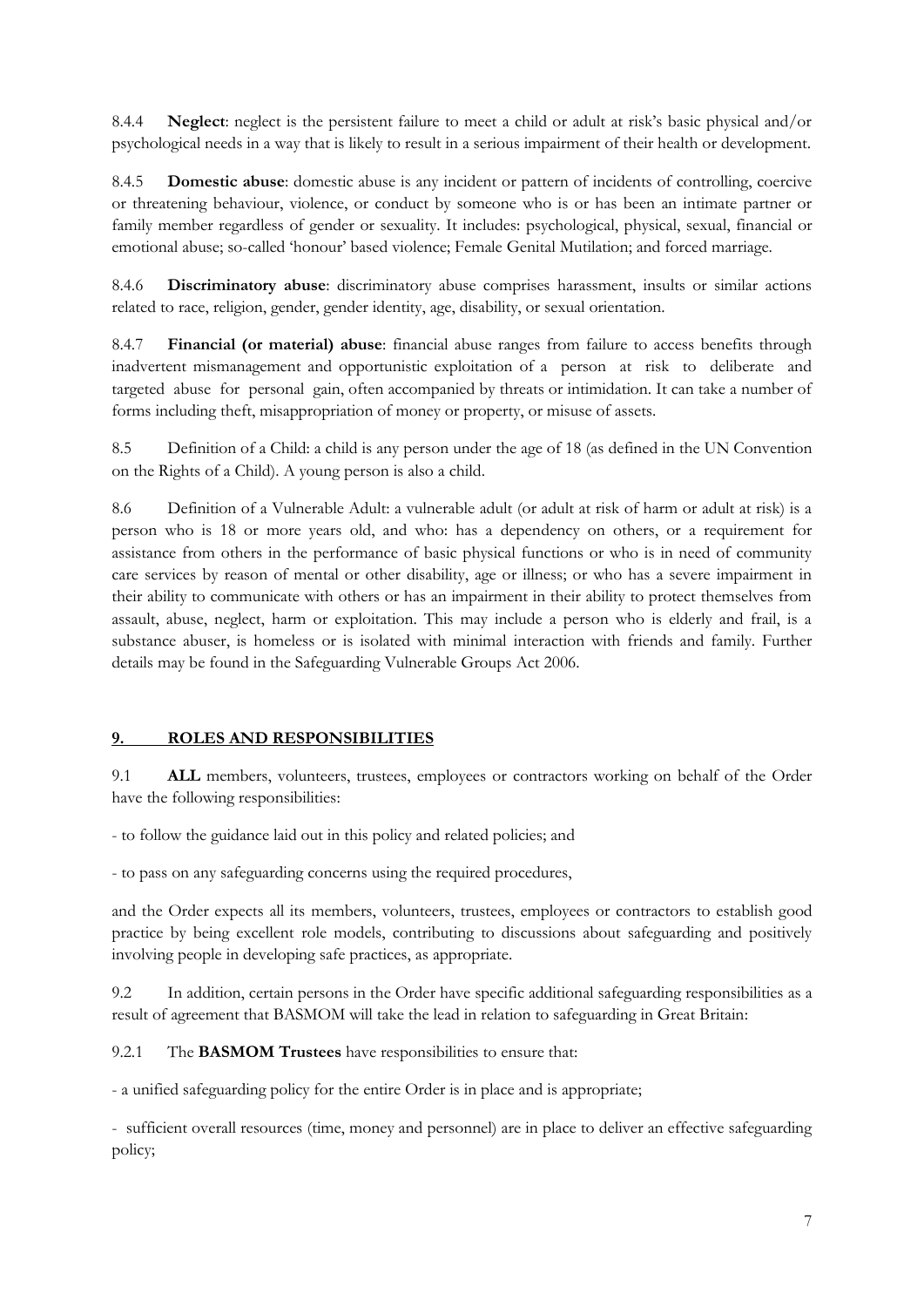- a robust monitoring and safeguarding practice audit is in place; and

- the policies are regularly reviewed and updated.

9.2.2 The **Hospitaller** has responsibilities to ensure that:

- sufficient resources (time, money and personnel) are allocated to deliver an effective safeguarding policy;

- the appointed BASMOM Safeguarding Officer has the requisite skills and competencies and is appropriately recruited, trained, supervised and supported;

- all safeguarding concerns are properly dealt with;

- he/she is an effective interface between the BASMOM Trustees and the safeguarding team within BASMOM and, as necessary or appropriate, with the Trustees of the OMV and of the Grand Priory; and

- any disputes within the Order regarding safeguarding matters are resolved through the dispute resolution procedures that have been agreed for the organisation as a whole.

### 9.2.3 **The BASMOM Safeguarding Officer** has responsibilities to:

- ensure that the safeguarding and related policies are properly disseminated and implemented, kept up to date throughout the Order and developed from sound practice and experience;

- ensure that Safeguarding Officers in the constituent parts of BASMOM and all nominated Safeguarding Activity Leads, volunteers and helpers are properly recruited and vetted and have access to appropriate induction and ongoing training;

- ensure that the welfare of children, young person and vulnerable adults who come into contact with the Order is promoted;

- ensure that an appropriate safeguarding risk assessment is completed for each BASMOM activity involving children, young persons or vulnerable adults;

- respond appropriately and swiftly respond to any concerns about safeguarding received, notifying all those who need to know while ensuring proper compliance with data protection and confidentiality policies;

- keep up to date with local and national (including where relevant Scottish) arrangements for safeguarding including, insofar as is consistent with national guidance, guidance from the Westminster Diocesan Safeguarding Commission, local authority safeguarding officers and the Disclosure and Barring Service (and Protecting Vulnerable Groups);

- develop and maintain effective links with all the above agencies and where necessary participate in initial case conferences and strategy meetings; and

- respond to requests by the BASMOM Trustees and, as necessary or appropriate, the Trustees of the OMV and of the Grand Priory for monitoring and audit information.

#### 9.2.4 The **Order's Safeguarding Officers (other than the BASMOM SO)** have responsibilities to:

- work with the BASMOM Safeguarding Officer to raise awareness of, and deliver effective safeguarding, throughout their part of the Order in accordance with this Safeguarding Policy and its procedures;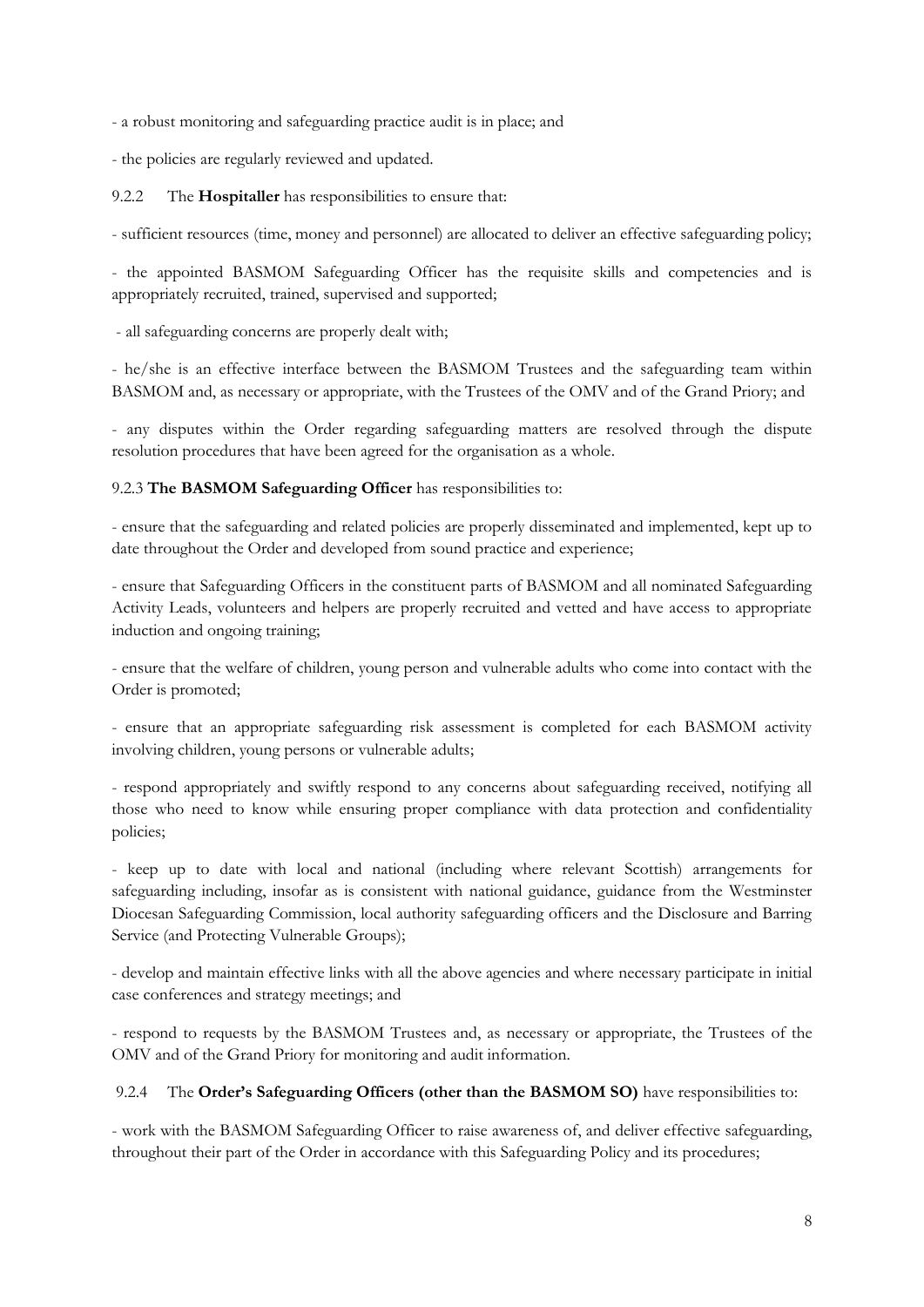- ensure that an appropriate safeguarding risk assessment is completed for each activity in their part of the Order involving children, young persons or vulnerable adults;

- respond appropriately and swiftly to any concerns about safeguarding received, notifying all those who need to know while ensuring proper compliance with data protection and confidentiality policies; and

- commit to undertake regular safeguarding training.

9.2.5 The responsibilities of any nominated **Safeguarding Activity Lead** (see clause 7.6.4 above) for the duration of their nomination on the relevant activity are:

- to ensure they have a copy of this Safeguarding Policy document and that they are aware of its contents, meaning and effect; and

- to respond appropriately and swiftly to any concerns about safeguarding received, notifying all those who need to know while ensuring proper compliance with data protection and confidentiality policies.

**9.2.6** The **Safeguarding Scrutineer** reports to the BASMOM Trustees and has a responsibility to ensure that the BASMOM Trustees, the Hospitaller and the BASMOM Safeguarding Officer undertake their responsibilities at clauses 9.2.1 to 9.2.3 above.

# **10. SAFEGUARDING POLICY IMPLEMENTATION**

10.1 The scope of this Safeguarding Policy is broad-ranging and in practice will be implemented via a range of policies and procedures within the Order. These include:

10.1.1 Safe recruitment: the Order ensures safe recruitment by ensuring that all Order members, trustees, volunteers, employees and contractors and any other persons who work on behalf of the Order provide appropriate references. Members, trustees, volunteers, employees and contractors who work on behalf of the Order are subject to appropriate vetting via the Disclosure and Barring Service checks.

10.1.2 Establishing a culture in the Order of reporting without delay any abuse or suspicions or concerns about abuse or the risk of abuse by encouraging reporting ('If you suspect it, report it' in the words of the Metropolitan Police) and whistleblowing; by providing the means of reporting; and by responding appropriately with clear procedures in the event of a report (see below).

10.1.3 Responding appropriately to concerns about abuse or allegations of abuse by, among other measures, ensuring that:

- whistleblowers are protected and supported so that Order members, staff and volunteers and anyone working with us can report on others or practices within the Order should they have any concerns;

- anyone making (or affected by) a report should be made aware that confidentiality is limited and that there may be a requirement or duty to disclose certain information given that confidentiality may conflict with the need to ensure the safety and welfare of any child, young person or vulnerable adult to which a report relates;

- all records of a personal nature and sensitive information are properly stored and accessed appropriately and in accordance with this policy and its procedures (see below) and any relevant data protection policy; and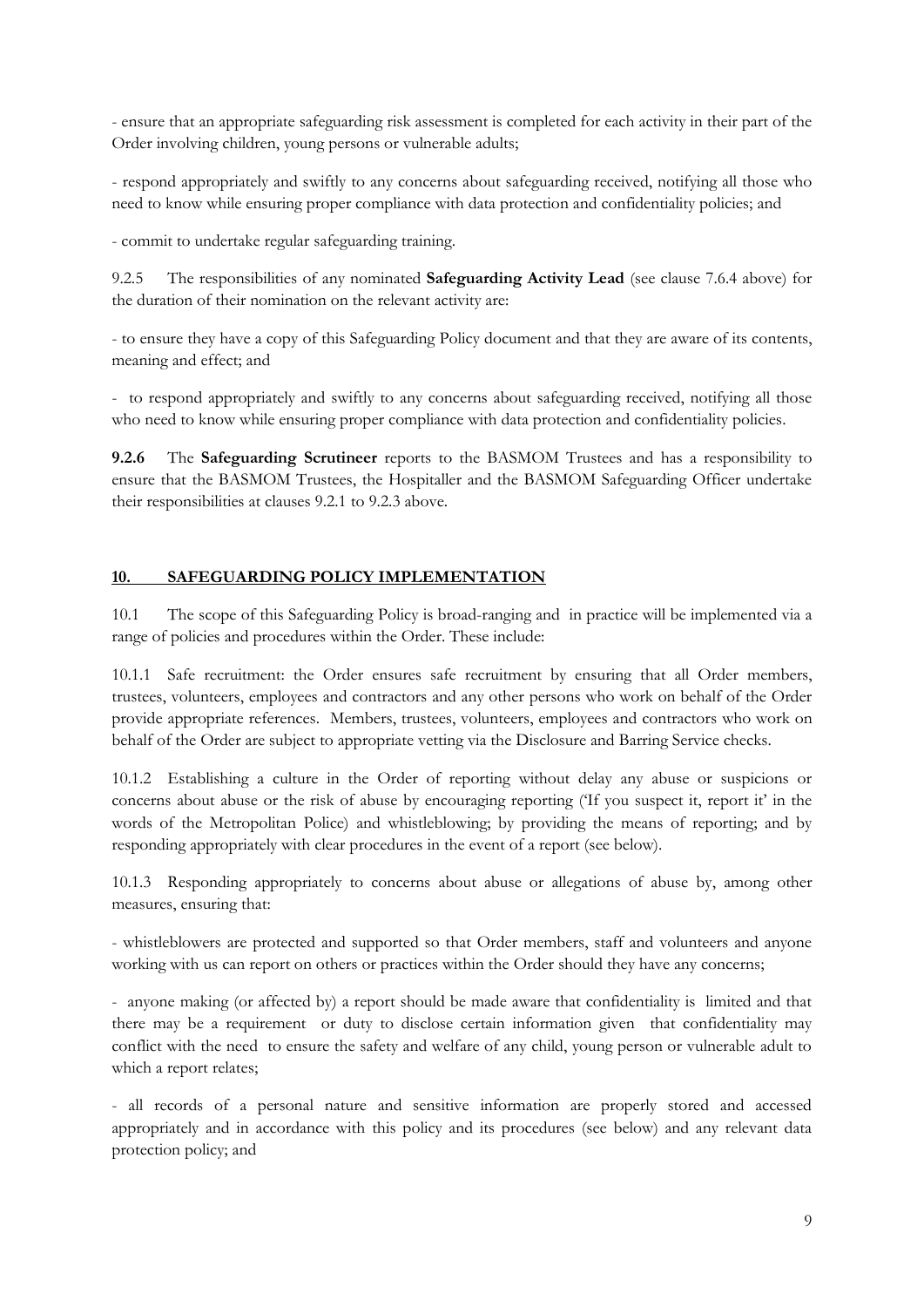- grievance procedures are in place to address any breaches in acceptable conduct or policy implementation.

### **11. COMMUNICATIONS AND SUPPORT**

11.1 The Order is committed to making its safeguarding policy and procedures accessible to all within its own organisation and externally via its various websites. In the same way, the Order's complaints procedures will be readily accessible via its website/s to those who wish to make a complaint about any aspect of the Order's activities.

11.2 All Order members, staff, volunteers and any other persons working on its behalf who through their roles are in contact with children, young people or vulnerable adults will have access to training at an appropriate level.

11.3 Safeguarding knowledge and issues will be communicated throughout the Order by a variety of means including:

- regular reports by the Hospitaller to the BASMOM Trustees and, as appropriate or necessary, to the Trustees of the OMV and of the Grand Priory;

- regular meetings between the BASMOM Safeguarding Officer, the Hospitaller, the Safeguarding Scrutineer and the Safeguarding Officers of the various parts of the Order;

- routine safeguarding debriefings after each Order activity; and

- written incident reports and the sharing of lessons learned in order to establish and promote best practice within the Order.

#### **12. PROCEDURE IN THE EVENT OF A REPORT OF ABUSE**

12.1 It is important to the Order that, for their protection, children, young persons and vulnerable adults have and are aware of clear and direct means for reporting abuse issues. All such reports of abuse whether comprising an allegation of abuse or a complaint or concern regarding abuse or of a risk of abuse (hereinafter a 'report of abuse') will be taken seriously and dealt with appropriately.

12.2 The policy and the procedures set out herein must be followed whenever any report of abuse is made.

12.3 Any members, trustees, volunteers, employees and contractors and any other persons who work on behalf of the Order who receives a report of abuse should

- respond to that report as set out in the Appendix to this document (under **Responding to a Report of Abuse**); and

- inform their SAL or SO immediately of the report of abuse.

12.4 If the SAL receives the report, which for the benefit of doubt and in the interests of alacrity may be in oral form in the first instance, they must escalate the report to their SO immediately.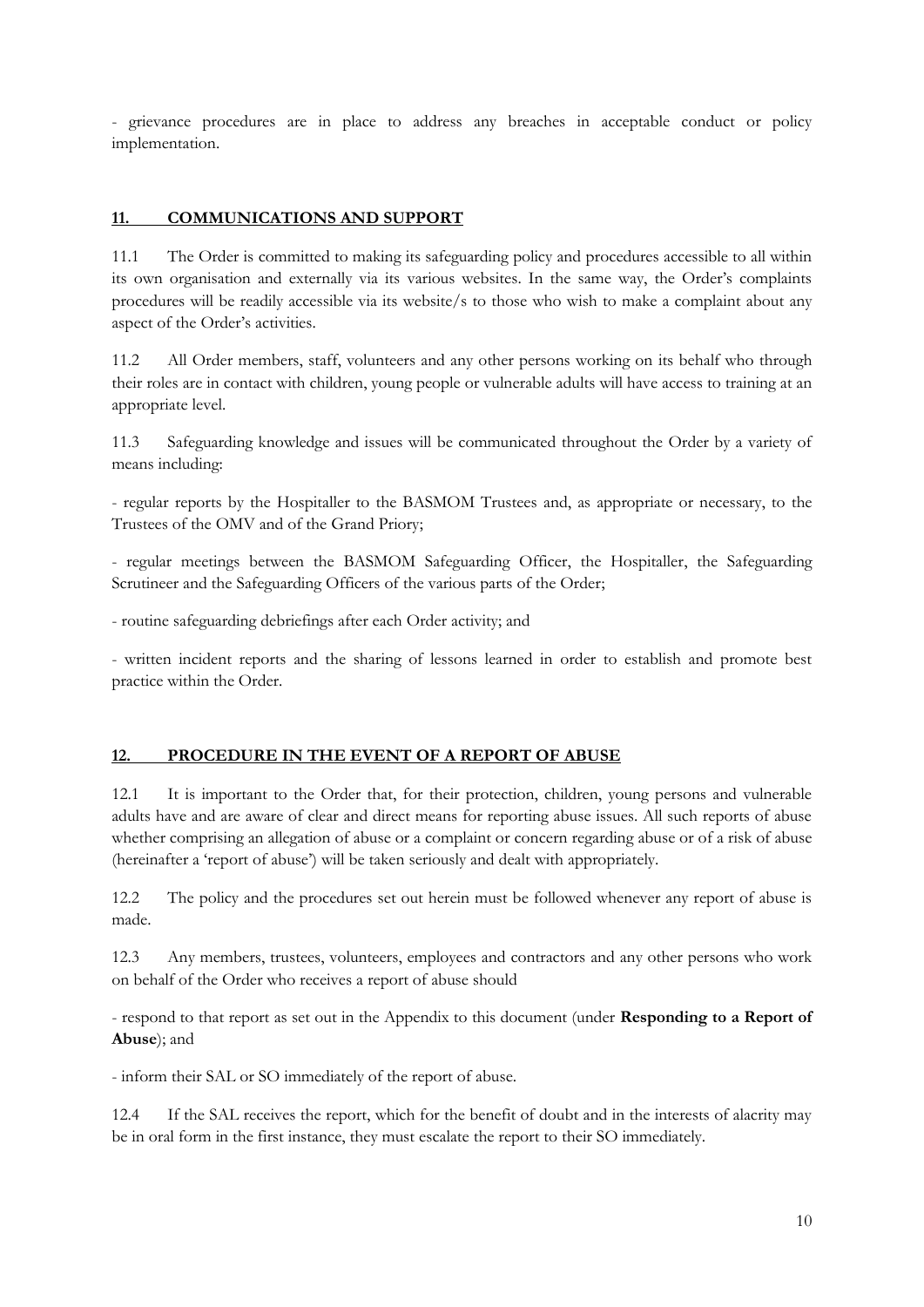12.5 A full written record of the report of abuse must be made and retained by the relevant SO as soon as possible, including details of the allegation, complaint or concern and all relevant information about the reported abuse. The report will be stored safely and access thereto limited appropriately.

12.6 This record should include the date of the report and the name and age of the person making the report. In so far as it is known, the record should include:

- the date, time and place where the reported abuse happened (or risk of abuse arose);

- the name and age of the child, young person or vulnerable adult affected;

- the nature of the alleged abuse;

- a description of any injuries observed;

- the names of any persons present or witnesses to the reported abuse; and

- a full version of events relating to the reported abuse.

12.7 The relevant SO should respond to each report of abuse in accordance with the procedures below and the Order shall take all appropriate action.

12.8 Any child, young person or vulnerable adult who is the subject of or who is affected by a report of abuse will be removed to a place of safety.

12.9 The alleged abuser or any person implicated by a report of abuse will be removed from the relevant place or activity and suspended from the activity and all related duties with the Order until the report has been investigated and resolved.

12.10 Any report of abuse (in relation to any arm of the Order) must be escalated to the BASMOM Safeguarding Officer via the relevant Safeguarding Officer and/or Safeguarding Activity Lead who has received the report - on the same working day wherever possible. The Hospitaller and, as the case may be, the Chair of the Companions, or the Chancellor of the Grand Priory, or the OMV Chairman and the Chair of the OMV Trustees of the OMV, must also be informed of the report of abuse as soon as practicable.

# **13. FURTHER REVIEW AND ACTIONS**

13.1 A report of abuse will be reviewed by the relevant Safeguarding Officer working together with the Hospitaller and the BASMOM Safeguarding Officer; and with the Chair of the Companions, or the Chancellor of the Grand Priory, or the OMV Chair and Chair of the OMV Trustees, as appropriate.

13.2 If the report of abuse is considered upon disclosure to the Hospitaller and the BASMOM Safeguarding Officer and the relevant SO to be of a serious or significant nature such that it must be reported to appropriate external authorities (for example Social Services or the Police), the Hospitaller or the relevant SO must inform all the appropriate external authorities at the earliest opportunity. In such cases the Westminster Diocesan Safeguarding Office shall also be notified. In cases involving Scotland, the Archdiocesan Safeguarding Advisor for the Archdiocese of St Andrews and Edinburgh should be notified, rather than the Safeguarding Office of the Diocese of Westminster.

13.3 If the report of abuse is of a serious or significant nature and has been referred to the appropriate external authorities, any investigation, determination and sanction will be delegated to the appropriate authority, and the Order will provide appropriate support.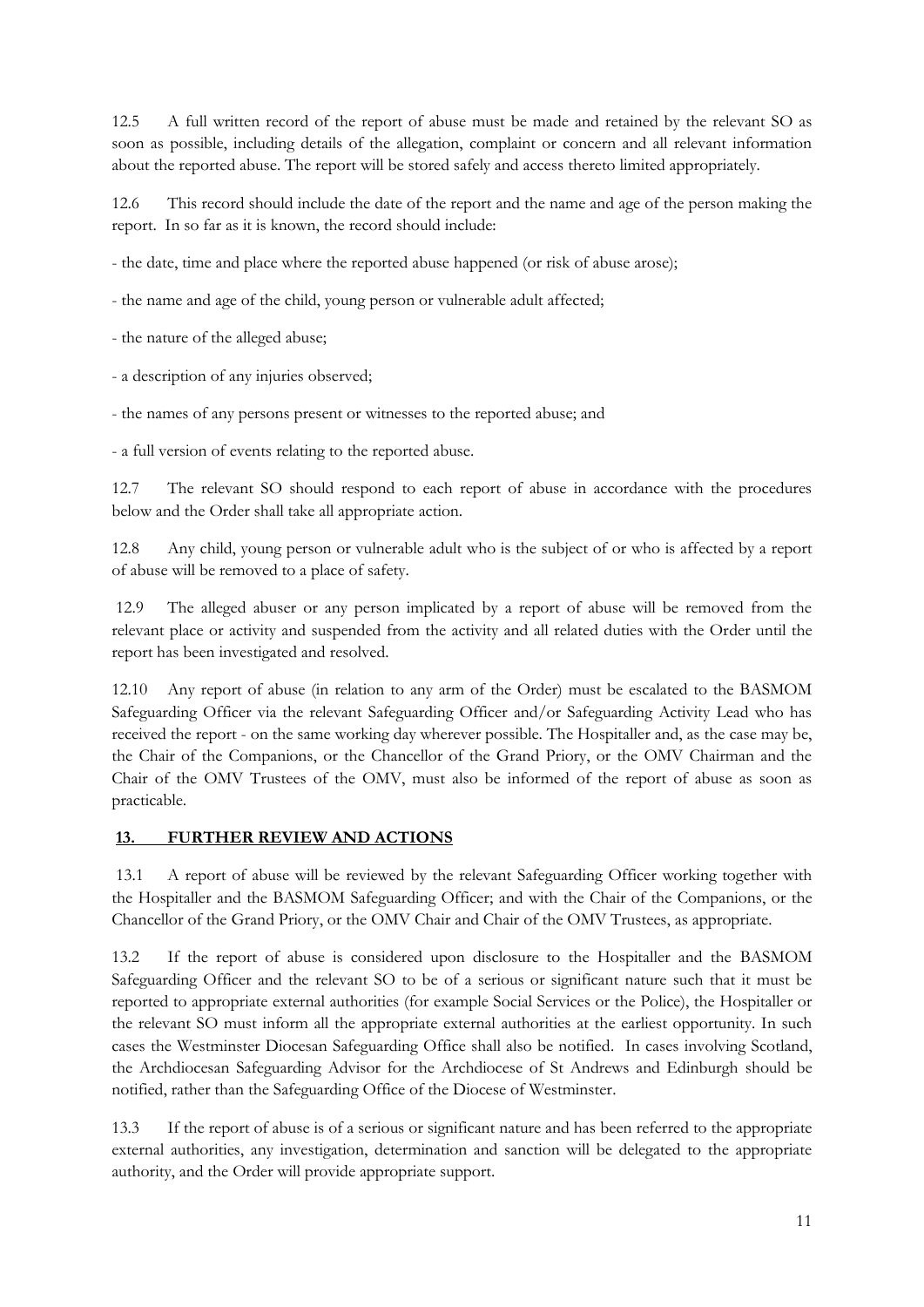13.4 If it is not considered that the report of abuse should be referred to the external authorities, the review of the facts by the persons mentioned in clause 13.1 above will be resolved by a reasoned determination of the allegations made and a decision making any appropriate recommendation/s and/or imposing any appropriate sanction(s).

13.5 The Order will implement all and any recommendations, sanctions and further action required by the SO, Hospitaller, Chair of the CoM, Chancellor of the Grand Priory or OMV Chair and Chair of the OMV Trustees, or by any appropriate external authority.

# **14. MONITORING**

14.1 The Order is committed to monitoring its safeguarding arrangements, including:

- safe recruitment practices;

- DBS (and PVG and, for residents of overseas jurisdictions, similar) checks and barring disclosures undertaken;

- personal references followed up on new appointments;
- records of all supervision sessions;
- training register or records kept of all training undertaken;
- monitoring of how safeguarding concerns are being reported and actioned;
- checking that policies are up to date and relevant;
- reviewing the current reporting procedure in place;
- the overall effectiveness of the safeguarding team and its work.

# **15. MANAGING INFORMATION**

15.1 Information will be gathered, recorded and stored in accordance with the Order's Data Protection Policy.

15.2 All Order members, trustees, volunteers, employees and contractors working with the Order will be made aware that they have a duty in certain circumstances to share information with other individuals (and/or agencies) in order to safeguard children, young persons and vulnerable adults.

15.3 The public interest in safeguarding vulnerable groups may override confidentiality interests. Information will only be shared, however, on a need-to-know basis, as judged by the Order's Safeguarding Officers.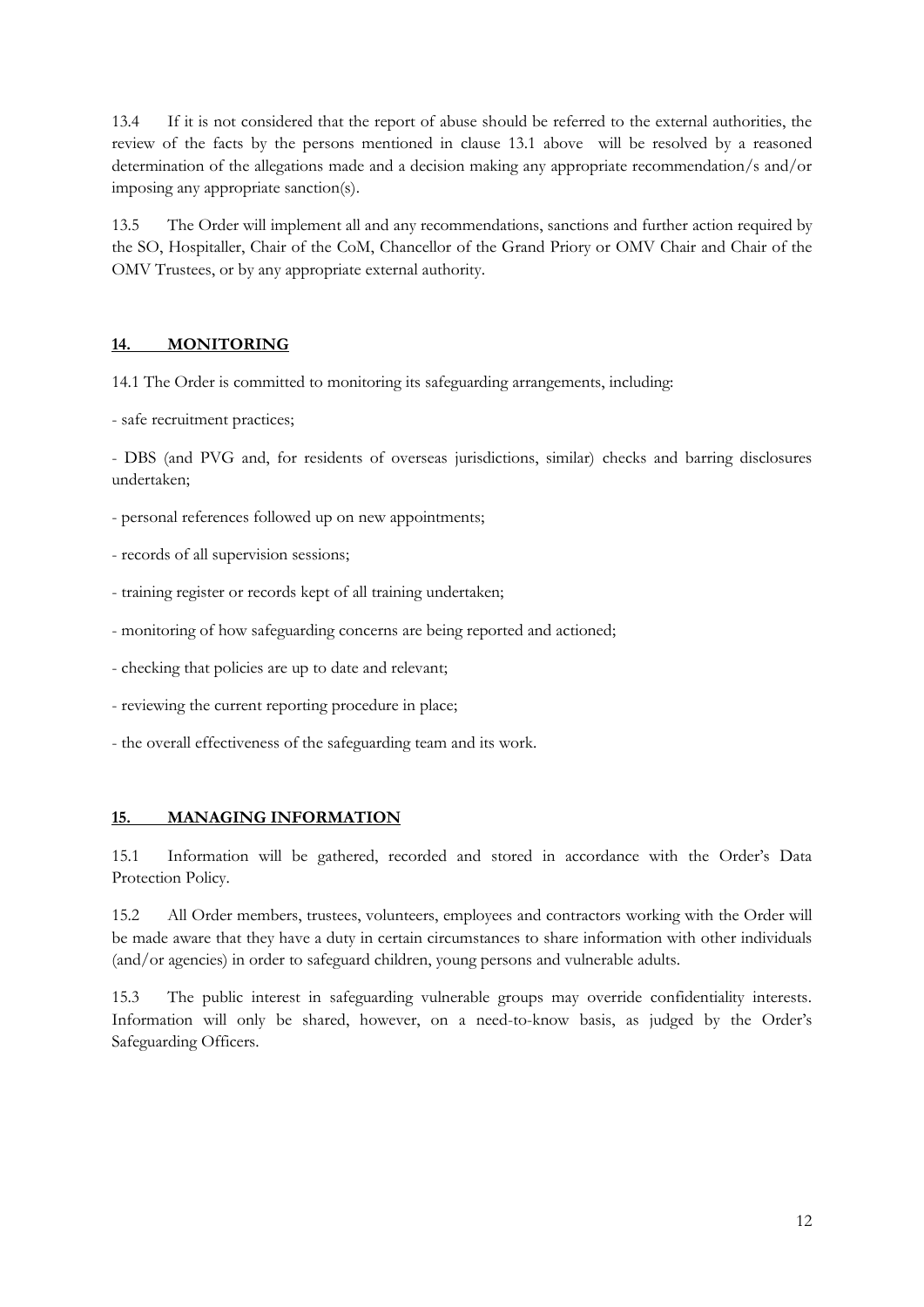### **16. POLICY REVIEW**

16.1 BASMOM undertakes to review this document and related policies and procedures annually and to update them on the basis of developing best practice, learning and experience, and changes in relevant government legislation and guidance.

# **POLICY COMMITMENT**

**WE THE UNDERSIGNED** commit to and adopt this policy and the procedures herein on behalf of all those whom we represent and who volunteer or otherwise work under our control.

| Signed:                   | Signed:                            | Signed:              |
|---------------------------|------------------------------------|----------------------|
|                           |                                    |                      |
| The President of          | The Chair of                       | The Chair of the OMV |
| <b>BASMOM</b>             | the Companions                     |                      |
| Date:                     | Date:                              | Date:                |
| Signed                    | Signed:                            |                      |
|                           |                                    |                      |
| Chair of the OMV Trustees | The Procurator of the Grand Priory |                      |
| Date:                     | Date:                              |                      |
|                           |                                    |                      |

This Policy will be reviewed in October 2021.

# **Approved by all signatories 1 October 2020**